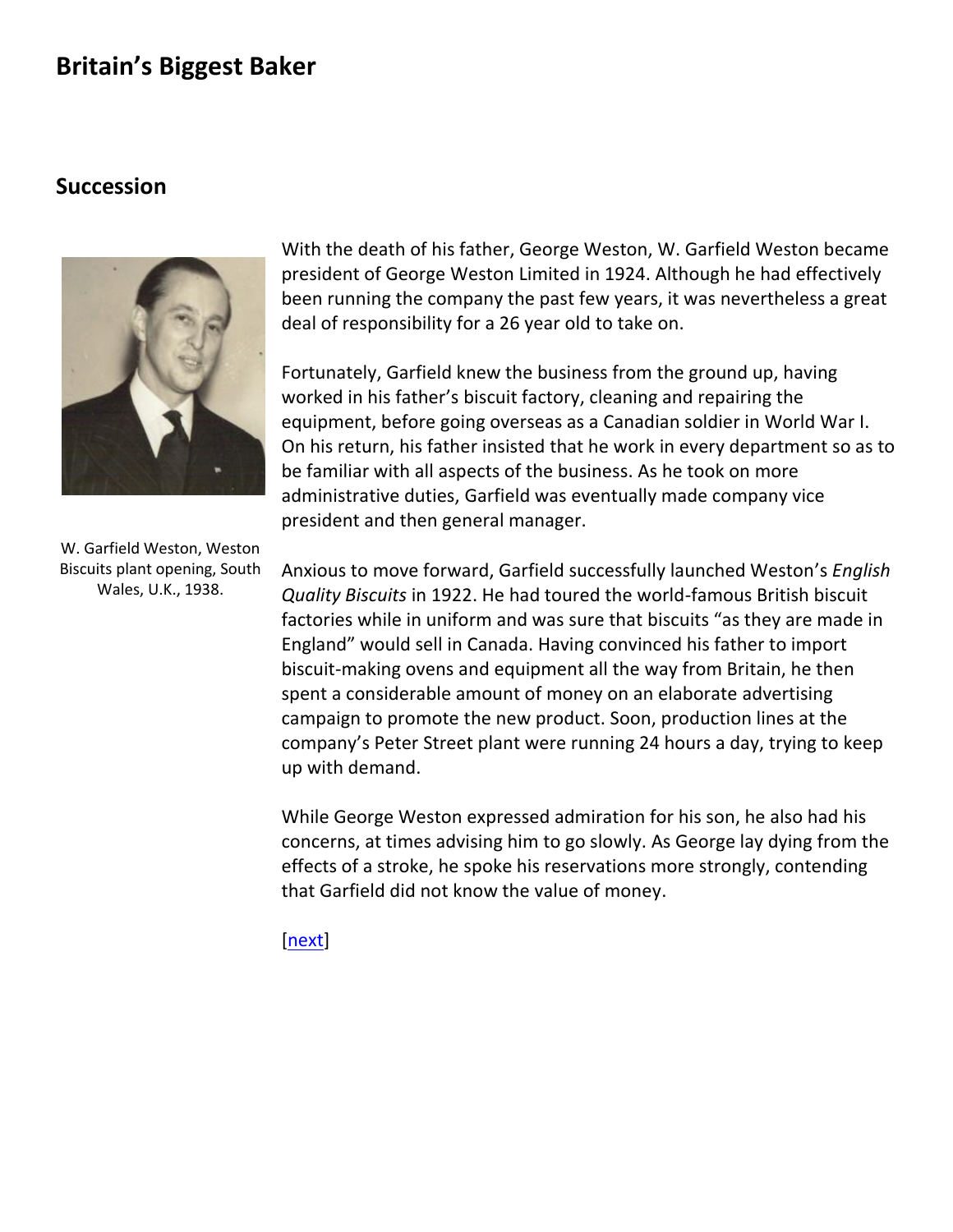### <span id="page-1-0"></span>**Depression**



Weston's Biscuit Factory, also known as the Peter St. plant, built by George Weston in 1910.

From the company's factory and head office on Peter Street in Toronto, Garfield Weston set out on a program of expansion. In 1928, he took George Weston Limited public and made his first acquisition with the purchase of William Paterson Limited, a Brantford, Ontario, biscuit and confectionery manufacturer.

Then, in 1929, the stock market crashed. Businesses failed, unemployment skyrocketed, and what economists termed a "depression" became the Great Depression. In spite of a world economic crisis, Garfield Weston remained a long-term optimist willing to take a chance on the future. But there were bumps along the way, including one near disaster.

A year earlier, he had moved into the U.S. market, setting up a biscuit plant outside of Boston. Everything went wrong. Orders went unfilled and advertising was botched in an apparent sabotage campaign on the part of a senior manager who was secretly working for the competition. "It was an awful cropper. I almost went bankrupt and had a physical breakdown," Garfield recalled. Shaken, he finally chalked the loss up to experience and moved on.

At home, George Weston Limited successfully acquired a string of bakeries hit hard by the Depression. Asked why he was buying assets at a time when everyone else was selling, Weston replied, "But look at all the wonderful bargains that are around."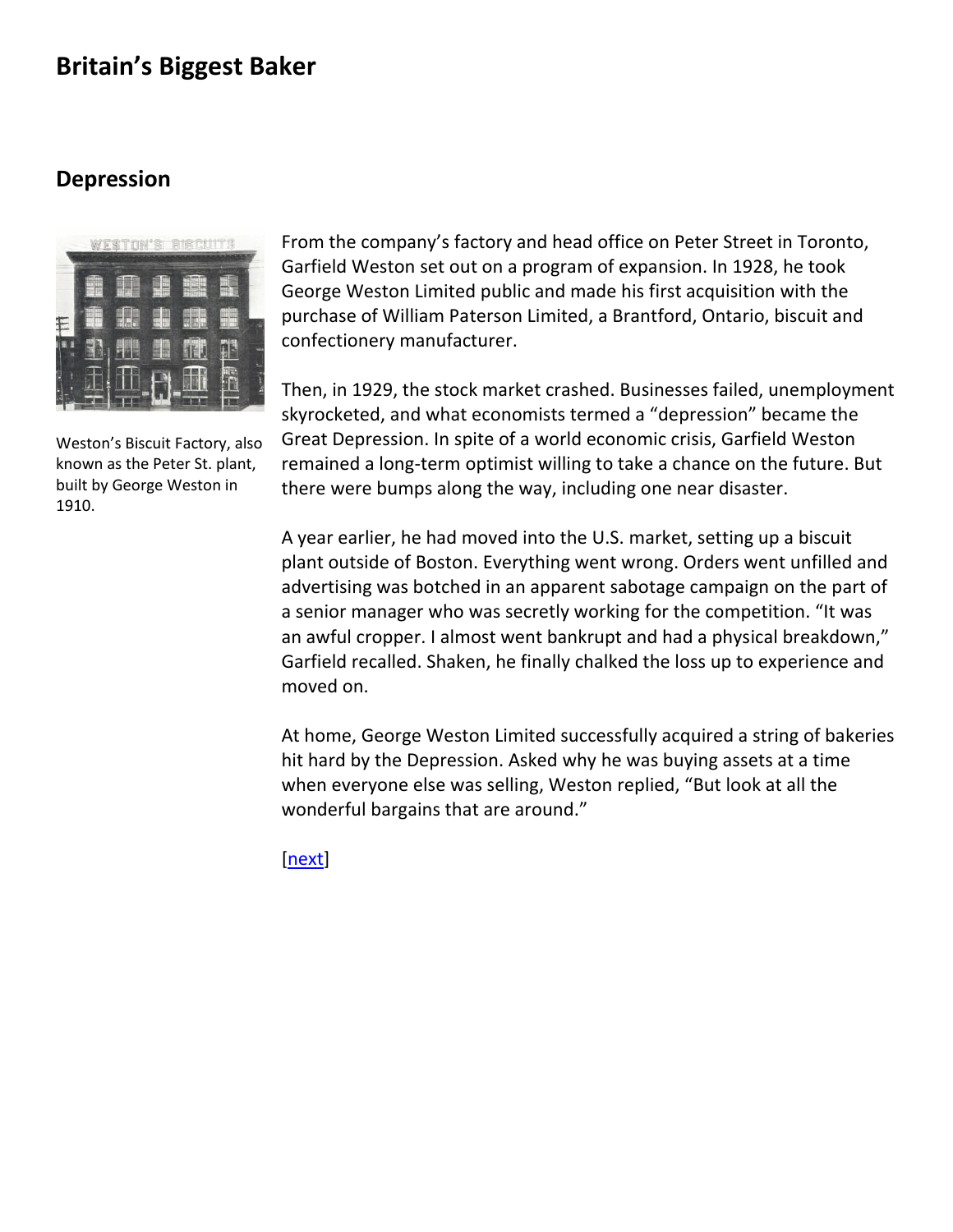### <span id="page-2-0"></span>**Canadian Wheat**



Mul Atikins, Weston's Biscuits salesman, on the "north run," Toronto, 1926.

It wasn't only manufacturers and workers who were struggling with the Depression, though. Canada's wheat farmers were even harder hit, with incomes dropping 75 percent. And just as international markets dried up, so too had the fields of Saskatchewan farmers. The collapse in the price of wheat, combined with drought, had devastated thousands of farm families.

Garfield Weston had an idea, though. Why not increase the demand for the country's wheat by establishing a chain of bakeries in Great Britain that would then buy more Canadian grain? After all, Canadian wheat was the best in the world. He felt sure he could bring it off. He had successfully introduced *English Quality Biscuits* to Canada and was convinced that he could make a better British loaf of bread using more Canadian wheat and in the process expand an important overseas market for the country's grain farmers.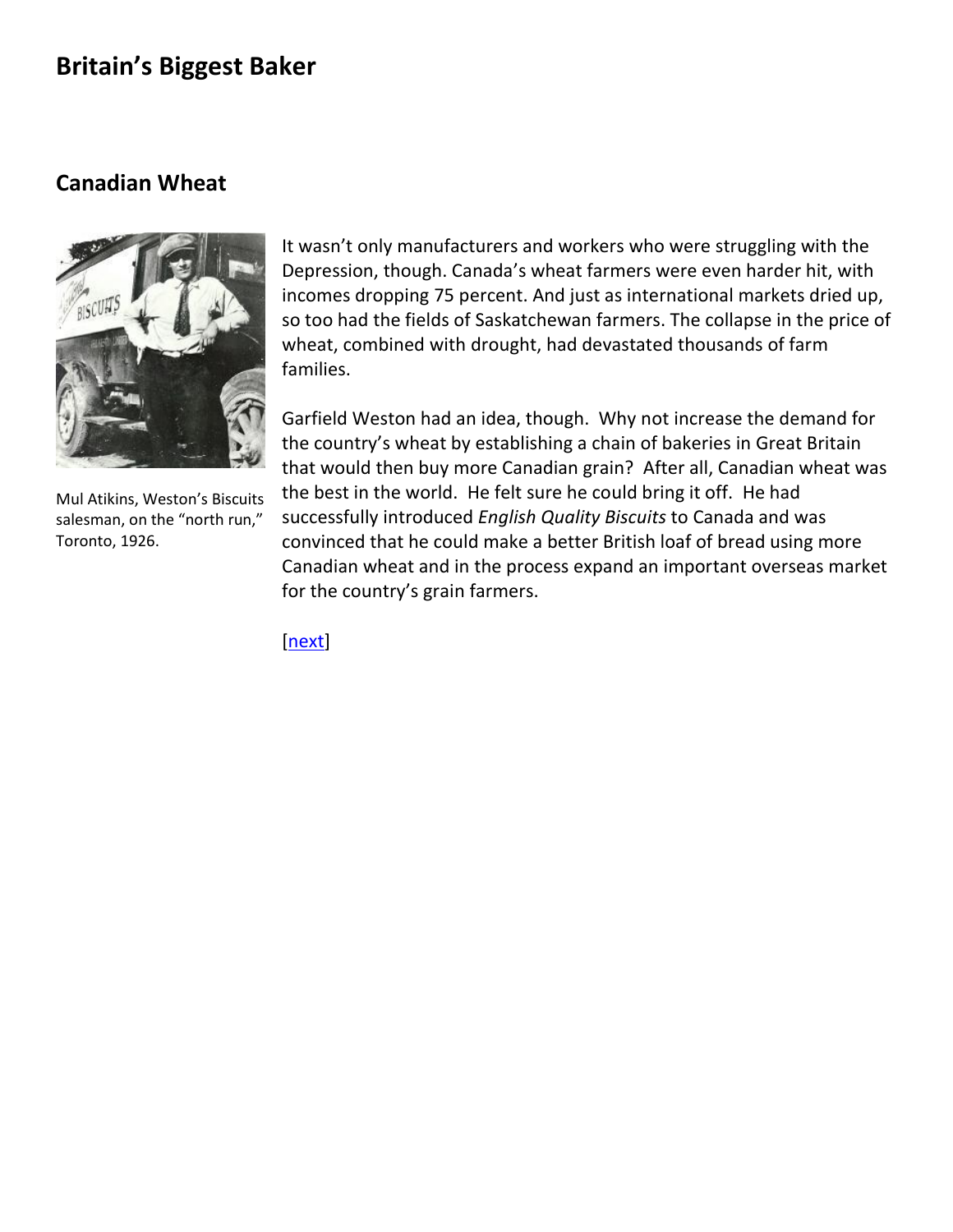## <span id="page-3-0"></span>**Don't Come to Britain**



A Weston's bread wagon on home delivery during the early 1930s.

Weston next commissioned a study on the baking industry in the British Isles. Its conclusion? Stay out of England. It was just what he wanted to hear.

"He made an excellent report," Weston said of the inch-thick study. "He gave me every detail I wanted. And he concluded with very strong advice. 'Don't come to Britain. There are already 120 biscuit firms here. There's no room for any more.' I decided to start business in Britain at once."

"If he'd reported only a few biscuit firms in Britain, I'd have known they had the industry tied up. But as there were 120, I knew that there was no monopoly and that I couldn't be done in by price cutting. I knew that if I introduced my methods and modern equipment, I had a gold mine."

But in the midst of the Depression, money was hard to come by and an ambitious overseas venture like this would require a lot of it. Garfield soon learned that the banks weren't much interested in his ideas. "You're lucky to have your business," he was told. Unable to raise the money at home, he looked elsewhere.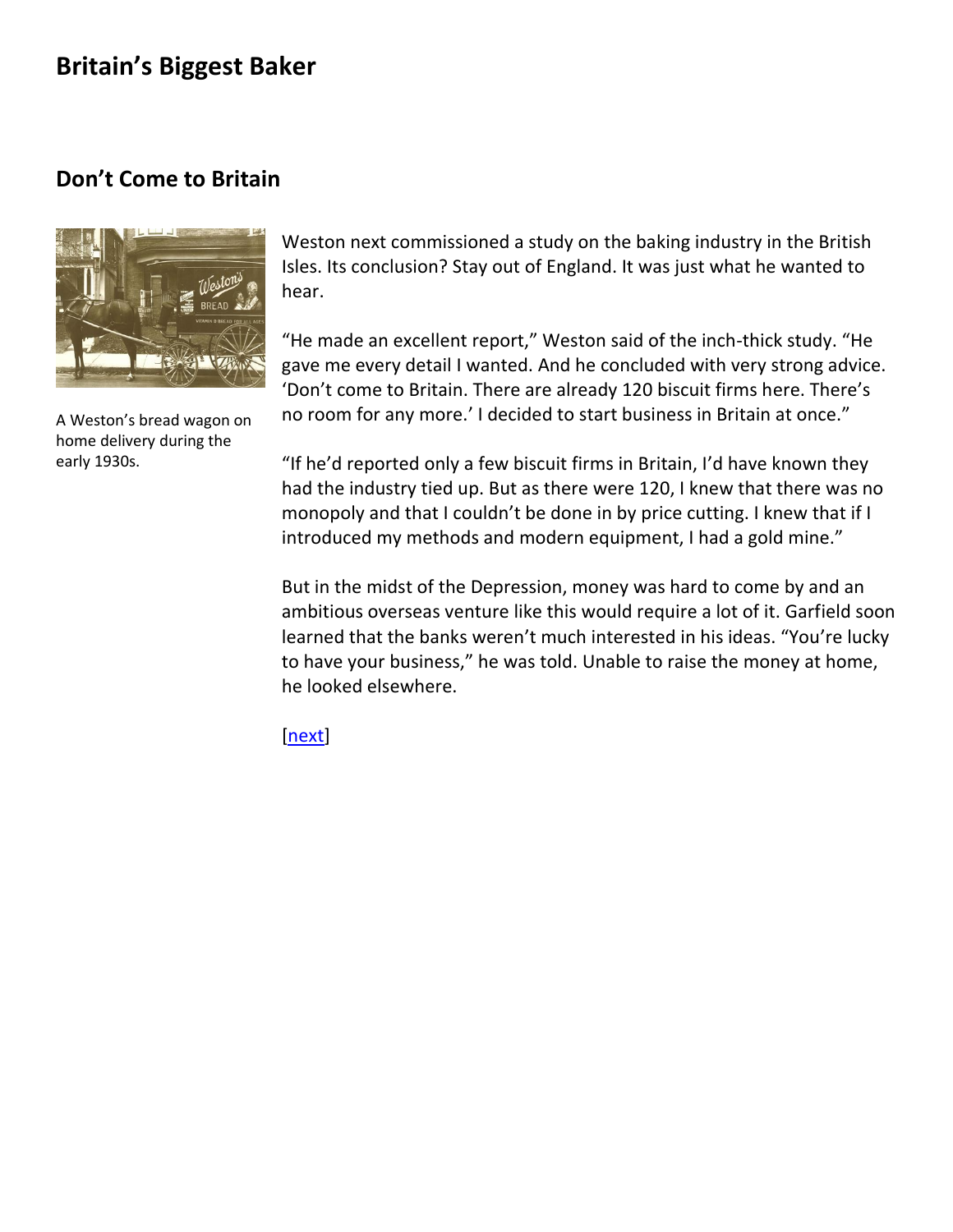### <span id="page-4-0"></span>**Sell 'em**



In 1933, at a cost of several thousand dollars, Garfield Weston arranged a meeting with a group of New York speculators who had made a fortune out of the stock market crash. He had one chance to make his pitch.

Among those present was Bernard E. "Sell 'em Ben" Smith. The former fight promoter, who got his start on Wall Street as a \$9-a-week clerk, had earned his name, and his money, buying in and out of the stock market as it boomed, crashed, recovered and crashed again. Smith was reputed to have told his broker, on more than one occasion, to "sell 'em, they're not worth anything."

Weston explained his plan. The group sat there, not moving a muscle. Finally, someone spoke up but questioned the whole idea. Somebody else asked, "Why England? If it was a U.S. business I might go along with you on it." The Wall Street operators were proving to be a skeptical bunch. But Ben Smith took a liking to the young Canadian. Smith's philosophy was, after all, to invest in men, not balance sheets.

"What's the good of asking all these questions? I'm gonna buy this guy's stock." Smith was sold, without asking even a single question. Weston shook Smith's hand, looked him in the eye and said, "I'll make you a lot of money."

[\[next\]](#page-5-0)

"Sell 'Em Ben" Smith, the Wall Street speculator who financed Garfield Weston's expansion into Great Britain.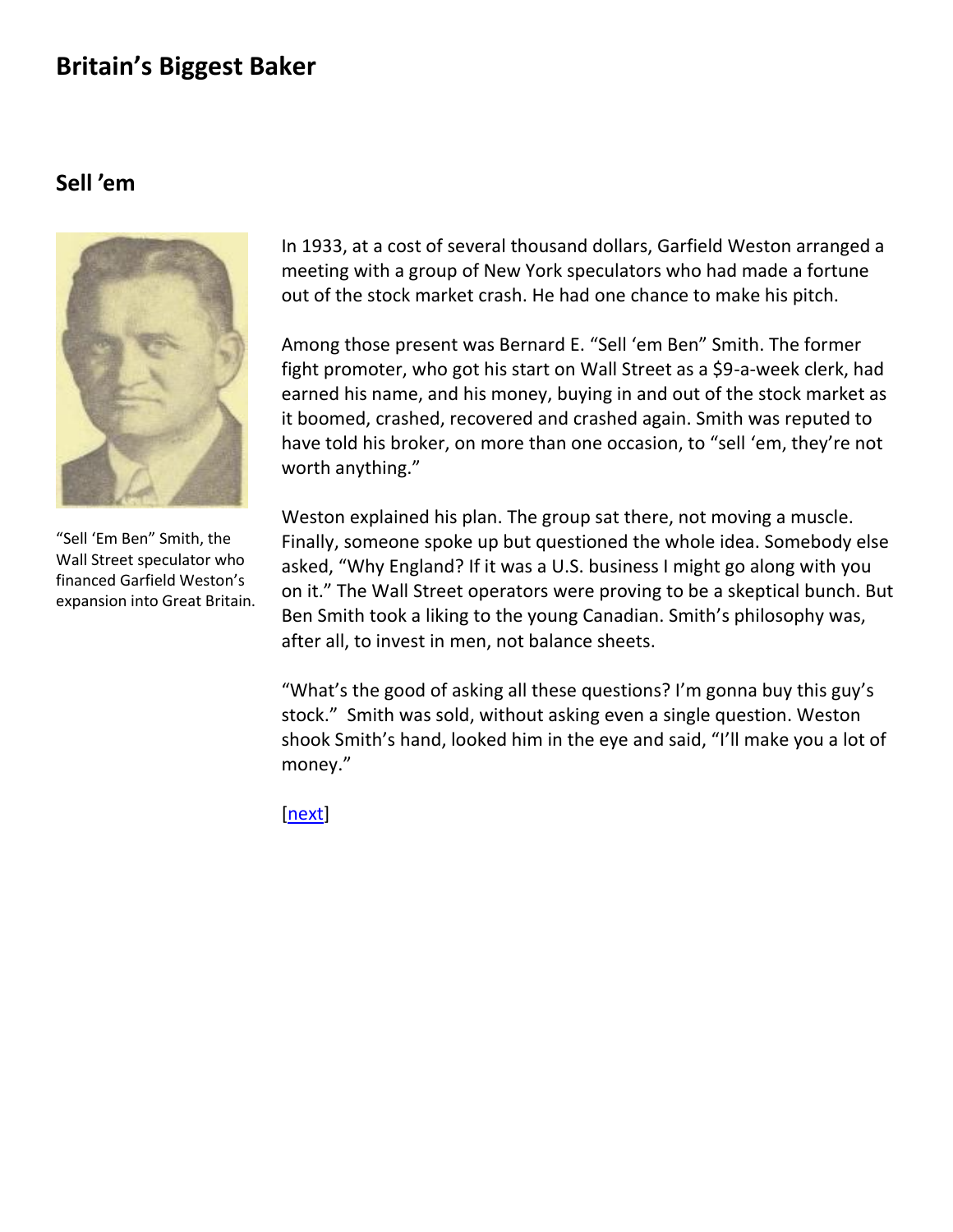### <span id="page-5-0"></span>**Better Bread**



Workers weigh boxes of *Mitchell & Muil Biscuits*, Edinburgh, Scotland, 1934.

Smith bankrolled Garfield Weston to the tune of \$2 million. With money in hand, Weston bought the biscuit division of the venerable Mitchell & Muil Ltd. of Aberdeen, Scotland. He closed down the antiquated, money-losing factory and moved production to a new facility in Edinburgh. While not the biggest biscuit plant in the British Isles, it was the most modern and that meant low cost of production.

"We are appealing to the masses not the classes with these lines, our whole effort being designed to produce the finest biscuits possible at the lowest prices attainable." Soon, Weston was selling biscuits at half the price of the competition.

Weston next began buying bread companies. By 1935, he had purchased a string of bread and biscuit plants throughout England, Scotland and Ireland. In addition to modernizing equipment and facilities, he began making better quality bread by using more Canadian wheat. "I want to give the public the best quality bread that can be produced ... I hope at the same time to increase the demand for Canadian wheat, which is the best in the world, as you know, and which makes a better bread than any other." Garfield even tried to convince other British firms to use more Canadian wheat, but apparently with limited success.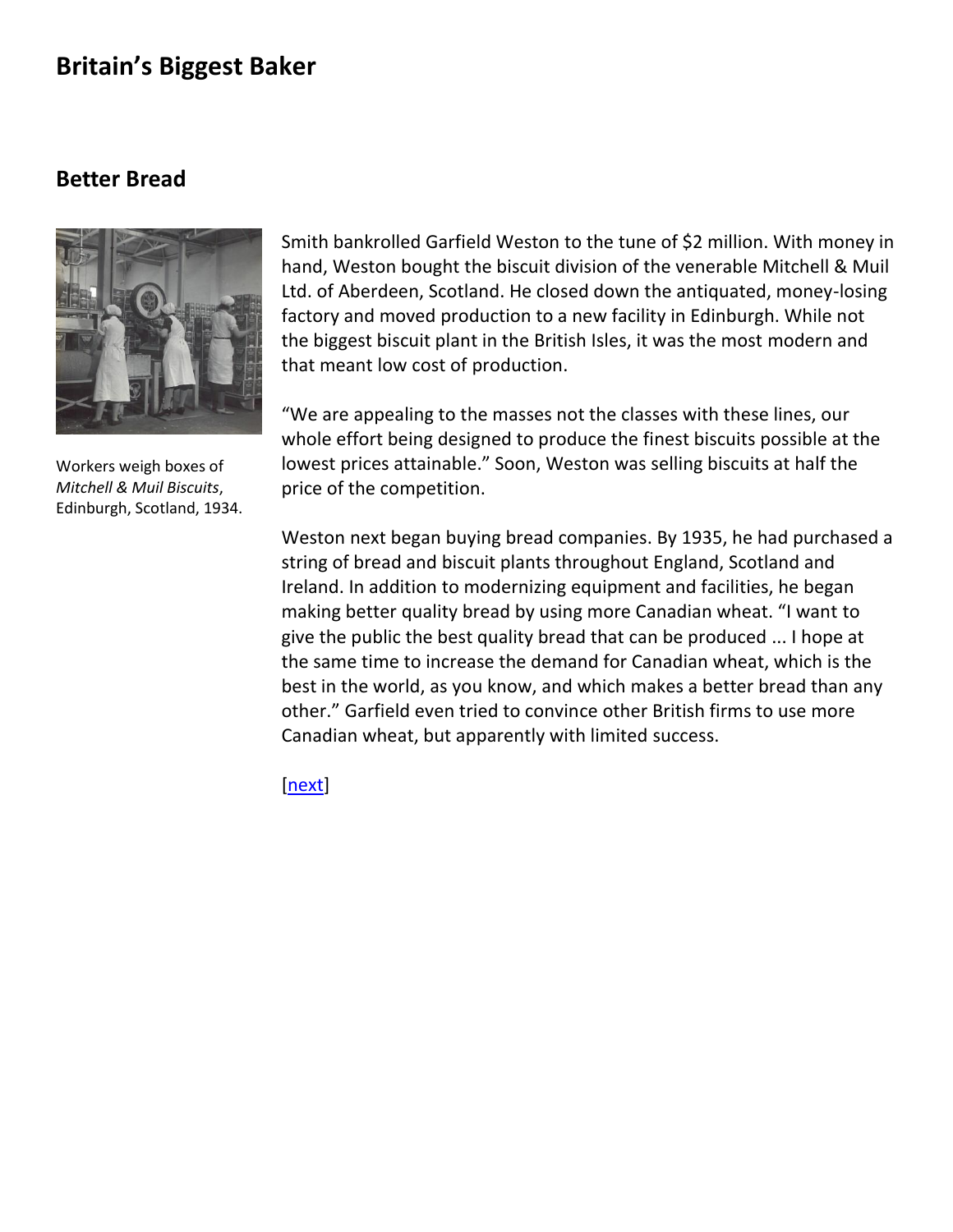## <span id="page-6-0"></span>**Blowing the Profit On**



Garfield Weston, with Canadian, British and American bakeries in hand, *Financial Post*, Toronto, January 1934*.*

Whether biscuits or bread, Garfield Weston had a knack for succeeding in business at a time when so many were struggling or going broke. As the story goes, he and Canadian reporter Matthew Halton were inspecting the company's new factory at Slough, near London, England, in 1937. "Look at that closely," Weston said, as he pointed to an air tube spreading out chocolate at the end of a biscuit line. "Ah, it's blowing the chocolate off," the reporter noted. "Oh no," Weston replied, "it's blowing the profit on."

While Garfield built new factories, his basic strategy was to acquire established companies through friendly merger and acquisition. Time and again, Weston approached the heads of family-run firms, often generations in business, which were losing money and, with deference and respect, asked them to join him.

The result was a record of rapid expansion. It had been only four years since Weston bought his first bakery in Britain. He had succeeded in massproducing an English biscuit everybody could afford while importing more Canadian wheat and making a better British loaf of bread. Now, at age 39, Garfield Weston headed Allied Bakeries, which employed over 5,000 workers at 15 plants, with more than \$15 million in annual sales. Told not to venture outside of Canada at a time of world economic crisis, he had ignored those warnings and was now hailed by the press as "Britain's biggest baker."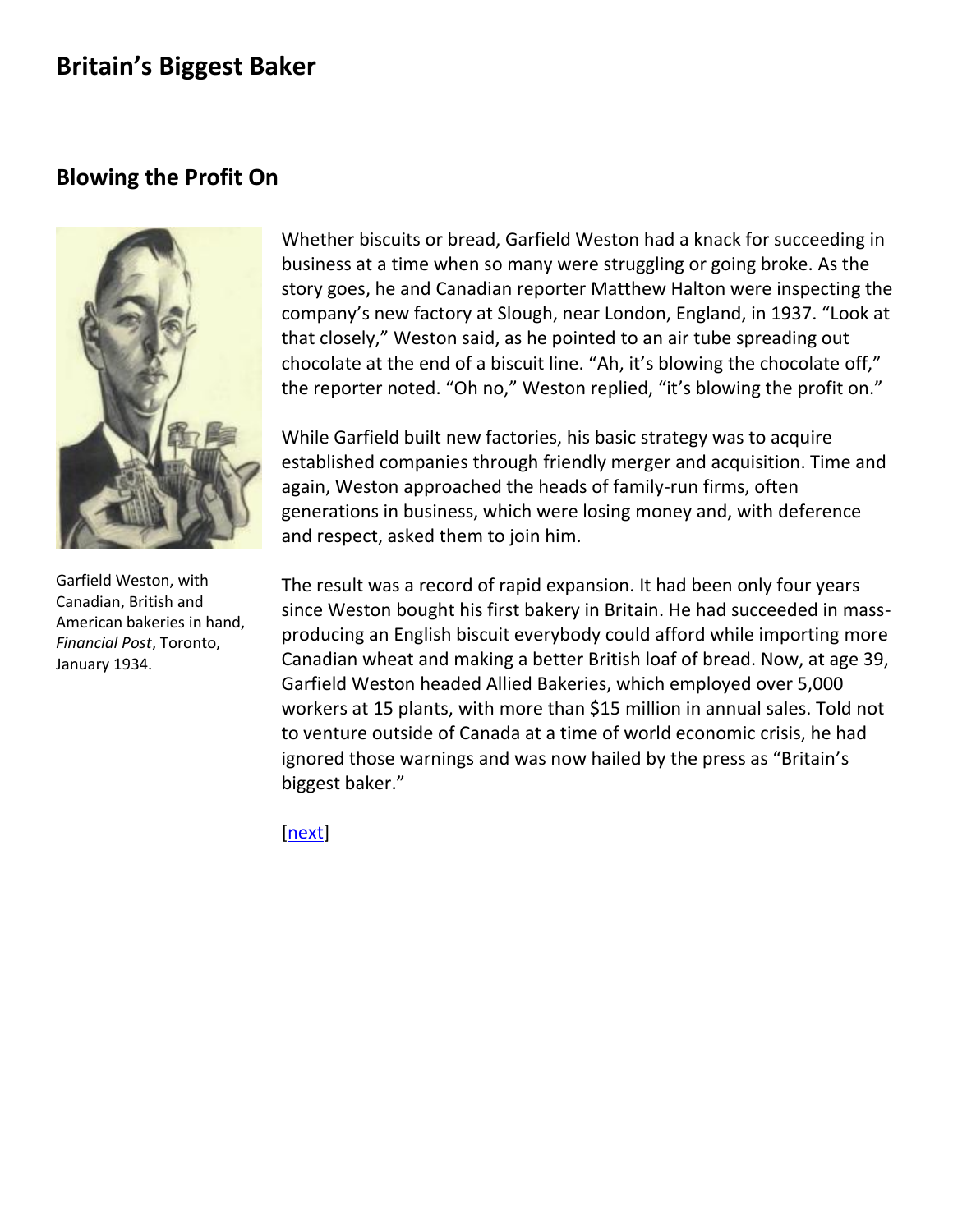### <span id="page-7-0"></span>**Little Cash and a Guarantee**



Workers packaging *Weston's Biscuits*, Battle Creek, Michigan, 1936.

Back home in Canada, George Weston Limited remained profitable, in spite of the Depression. That allowed the company to do something remarkable for the times — establish a minimum wage for its male employees. In 1934, married men were guaranteed a wage of \$22 a week and single men \$18 a week.

The company also did its best to hold onto its workforce. One story tells of how Garfield Weston rebuked a company manager during a plant visit when he realized that a number of employees had been let go. "Well, I don't want anyone laid off. We make more money with men than we make with brick, lime and mortar. Without the proper men and their loyalty, this organization cannot succeed."

In fact, the company continued to expand. Competitors such as troubled McCormick's Limited of London, Ontario, were bought out and factories that would have closed their doors stayed open. Still, times were tough and cash was in short supply. As one company executive, F.A. Riddell, put it, "no one had any money in those days, but Weston's at least had a good reputation, some assets and a record of profit. That record, coupled with Mr. Weston's salesmanship, enabled us to get a good line of credit. We financed and refinanced in order to expand, and often you could purchase a good deal with relatively little cash and a guarantee of Weston stock."

And while the initial foray into the American market had been a near disaster, the company's U.S. operations had successfully regrouped. Thousands of Weston's biscuits now rolled down production lines in Passaic, New Jersey, and Battle Creek, Michigan, providing hundreds of badly needed jobs.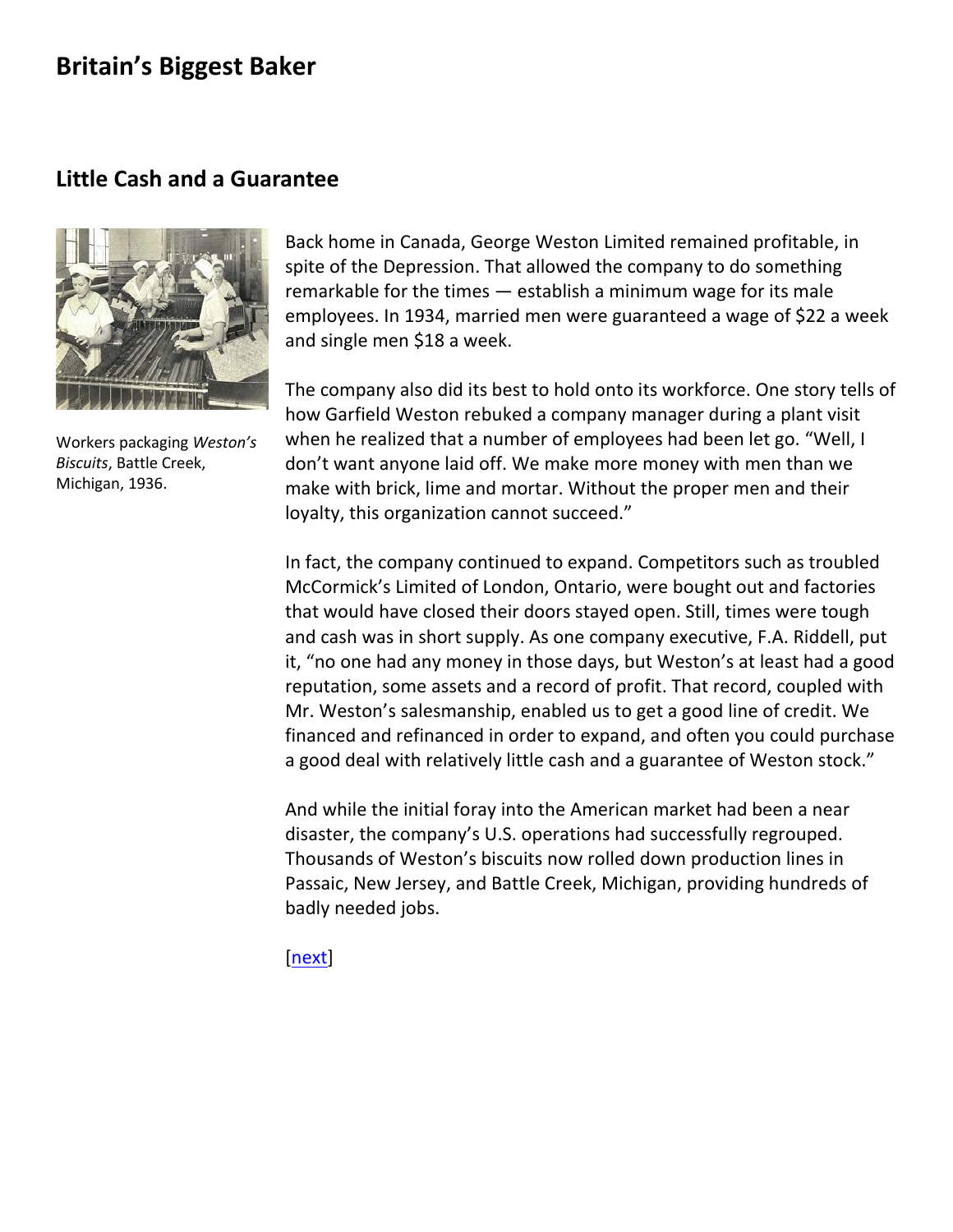### <span id="page-8-0"></span>**Work Harder For Britain**



The "Weston Biscuit Special" on its way to South Wales for the opening of a new factory.

In November 1938, the "Weston Biscuit Special" pulled out of London's Paddington Station. Aboard were 150 business executives, a former Canadian prime minister and a delighted Garfield Weston. Its destination was a new Weston's Biscuits factory at Llantarnam, near Newport, South Wales.

In a distressed region, hit especially hard by the Depression, a new factory providing hundreds of new jobs was something to celebrate. Thousands lined the streets as the procession made its way to the plant. At a time of so much concern about the outbreak of [another war,](file:///C:/-Users-gwlbxc-AppData-Local-Microsoft-Windows-Temporary%20Internet%20Files-Content.Outlook-6P7733RA-GWL%20history-biggestbaker9a.html) Weston took the opportunity to unveil his patriotic Work Harder for Britain campaign. "I want every soul to be sold on the idea of working harder for Britain," he told those gathered, "just as my salesmen are enthused by me to sell my biscuits."

Among the dignitaries was R.B. Bennett, whose one term as Canadian prime minister had been marred by the deepening Depression and who had recently left Canada for Britain, after his political defeat in 1935. On this occasion, Bennett spoke of a Greater Britain — one with a different vision of the world than offered by Hitler's Germany.

"Let us work harder for Britain. Let us work harder for the British Empire... an Empire held, not by the force of arms but by way of co-operation and co-ordination. Let us show that this consolidated Empire of ours will continue to be, as it is and has been, the greatest force for good the world has ever known."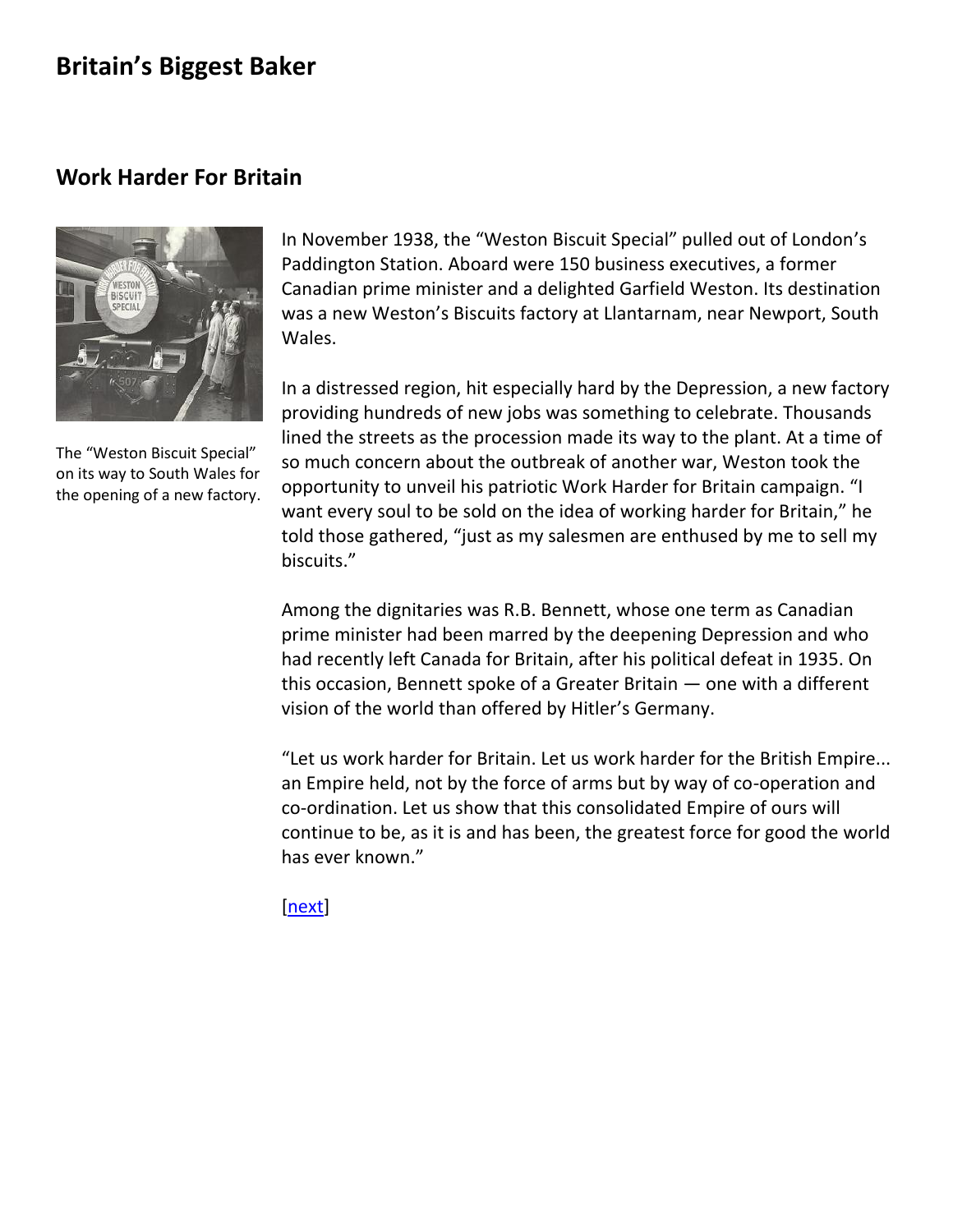### <span id="page-9-0"></span>**Battle of Britain**



Fighter pilots of the Royal Air Force with one of eight Garfield Weston Spitfires, England, ca. 1940.

While he had made his mark in business, Garfield Weston always had an interest in politics and, in particular, how the British Empire "ticked". In November 1939, he became the Member of Parliament in the British House of Commons for the working class constituency of Macclesfield. Two months before, Britain had declared war on Nazi Germany. Weston's contribution was not so much in the House, though, but in rallying support for the war, helping to feed Londoners during the Blitz, and conducting a secret mission for British Prime Minister Winston Churchill.

By the summer of 1940, the Battle of Britain was being waged by the fighter pilots of the Royal Air Force. Losses kept mounting. In one day, 16 British fighter planes were downed while 60 German aircraft were destroyed. Moved by the sacrifice, Weston showed up at the Ministry of Aircraft Production to see an exhausted Lord Beaverbrook, another Canadian. He handed him a blank cheque. While only God could replace those boys, Weston said, he would like to replace the machines. Beaverbrook, who was under enormous stress, broke down crying. He told Weston that with this donation he would raise many times more money and filled in the amount for £100,000.

When Garfield opened the next day's papers, the story was front page news. Weston followed up with a broadcast aired by the CBC and BBC in which he asked his fellow Canadians to stand by Britain in its hour of need.

"The Battle of Britain is now at its height. With the prodigal abandon of a desperate gambler, Hitler is sending his bombers by the thousands. Day and night they come in, wave after wave, to rain destruction from the air in the hope of smashing Britain and her people into submission. But have no fear. So far, the damage has been small and the morale of the nation is higher than ever. Like fine steel tempered by the flame, this country stands firm and resolute."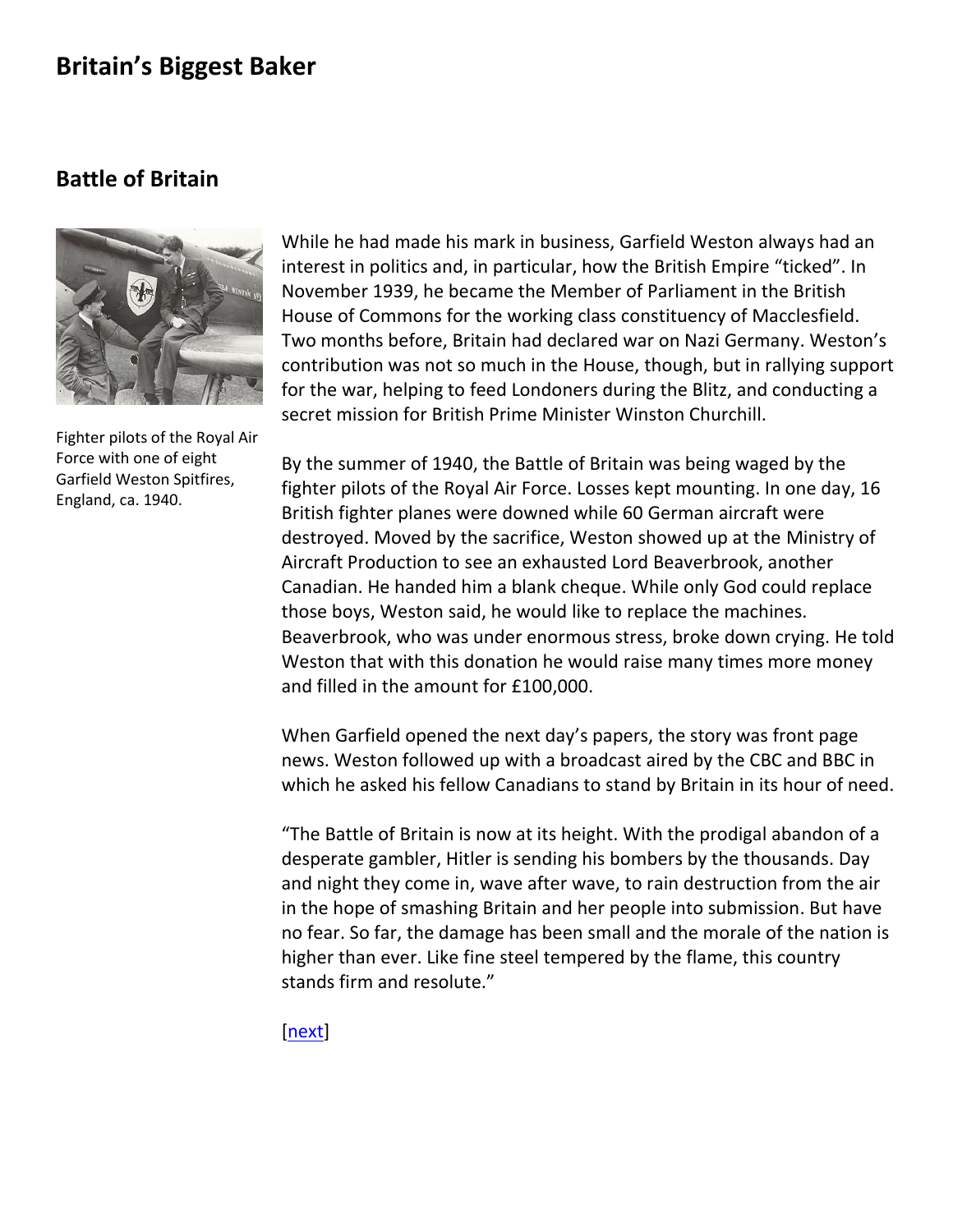### <span id="page-10-0"></span>**Secret Mission**



Major General Andrew McNaughton, commander of Canadian forces in England, with one of 500 radios donated to the troops by Garfield Weston, right, 1940.

Weston did whatever he could for the war effort. When Canadian troops stationed in England complained of boredom, he donated 500 radios. In addition to buying fighter planes, he put money toward [tanks.](file:///C:/-Users-gwlbxc-AppData-Local-Microsoft-Windows-Temporary%20Internet%20Files-Content.Outlook-6P7733RA-GWL%20history-tanks.html) And he set up a system of canteens that served hot food to as many as 150,000 civilians a night, as Londoners took shelter from German bombs in the Underground.

Weston also never forgot the British and Canadian pilots who regularly risked their lives in the skies over England and Europe, offering his family's estate outside of London as a place of retreat. But Weston's most daring wartime effort involved pure diplomacy and a secret mission.

One day, Weston was summoned to the Prime Minister's office. Winston Churchill explained how the British navy was desperate to have access to Irish ports to refuel and take on supplies, and about the steadfast refusal of the neutral state to permit entry. All diplomatic efforts had failed. Did he, a Canadian, have any ideas?

Weston came up with a plan. In the fall of 1940, he began a series of clandestine, nighttime flights to Dublin to meet with the Irish prime minister and members of his government. What he proposed was controversial and, for the Irish state, fraught with danger. He would build factories in Ireland, both munitions and industrial. But in order to safeguard supplies to those plants, Dublin would have to open its harbours to the British navy so its ships could serve as escort.

After much negotiation, a deal with the Irish government was reached. Churchill informed his American ally, President Franklin Roosevelt. Roosevelt demanded an immediate stop to the plan. The U.S. leader was afraid that negative reaction from Irish Americans would cost him crucial votes in New York, and his re-election. Weston was told to drop the whole thing. Telegrams sent by the Irish government were never answered and the agreement to build Irish industry was allowed to die.